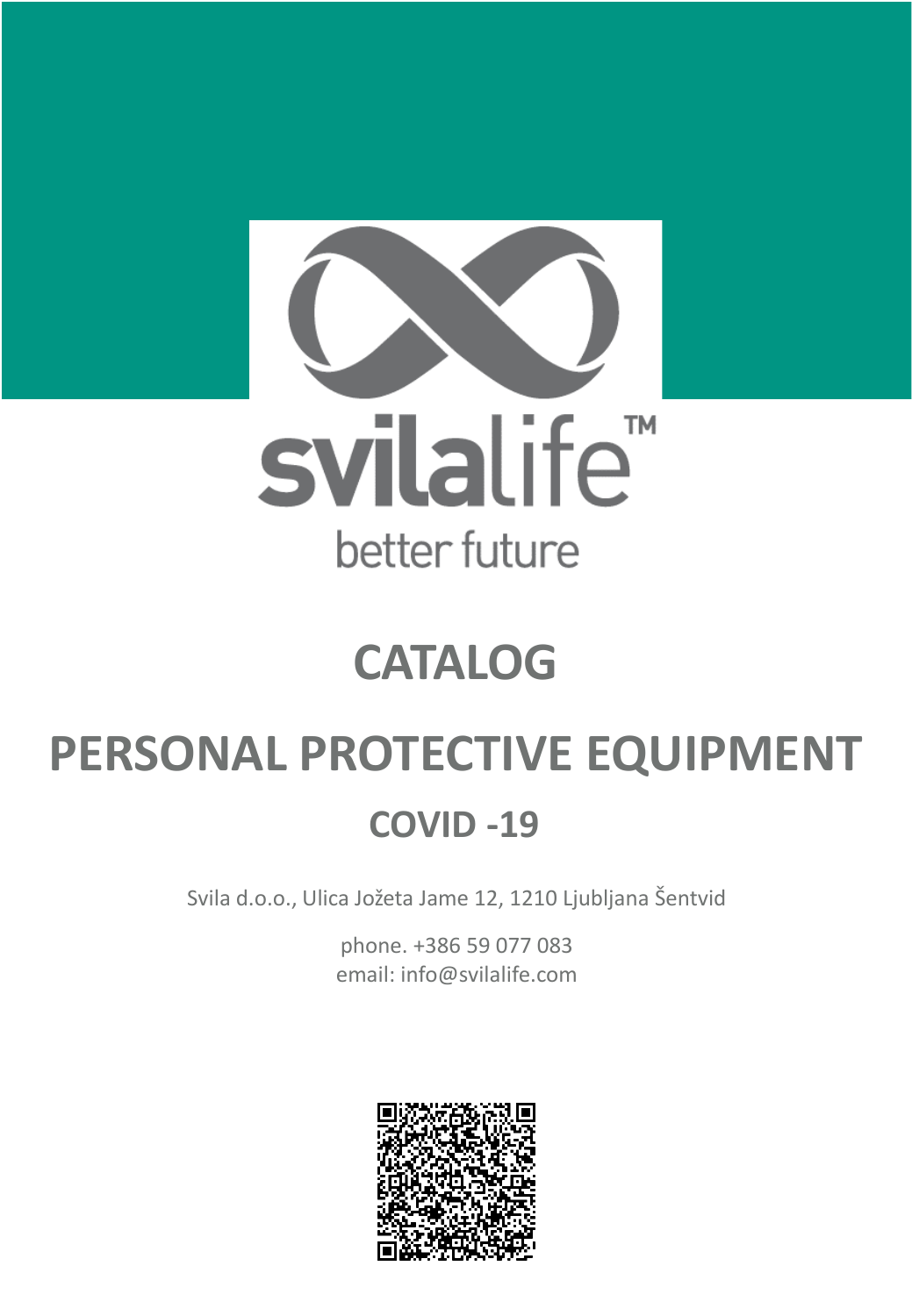## **Protective Gloves Zaščitne rokavice**



#### Nitrile Gloves

•Powder Free Nitrile examination Globes •Producers: Different •Sungle use, latex free •Sizes: S, M, L, XL •Colors: different



#### Latex - Powder Free Gloves

•Disposable latex gloves •No powder •Anti-tear, Anti-Rip, Anti-Abrasion properties •Producer: different •Color: different



#### Latex-Powdered Gloves

- •Disposable glove
- Latex with powder inside •Anti-tear, Anti-Rip, Anti-Abrasion properties
- Producer: different
- Color: different



#### Vynil Gloves

•Disposable glove •Good tactile sensitivity •Producer: different •Powder free •Strechy •Colors: different

**We can also offer and deliver to you large quantities of other personal protective equipments in in a short time at competitive prices! Contact us for our offer!**

**Na zalogi oziroma v kratkem času vam lahko dostavimo tudi večje količine drugih osebnih zaščitnih sredstev po konkurenčnih cenah! Kontaktirajte nas za našo ponudbo!**



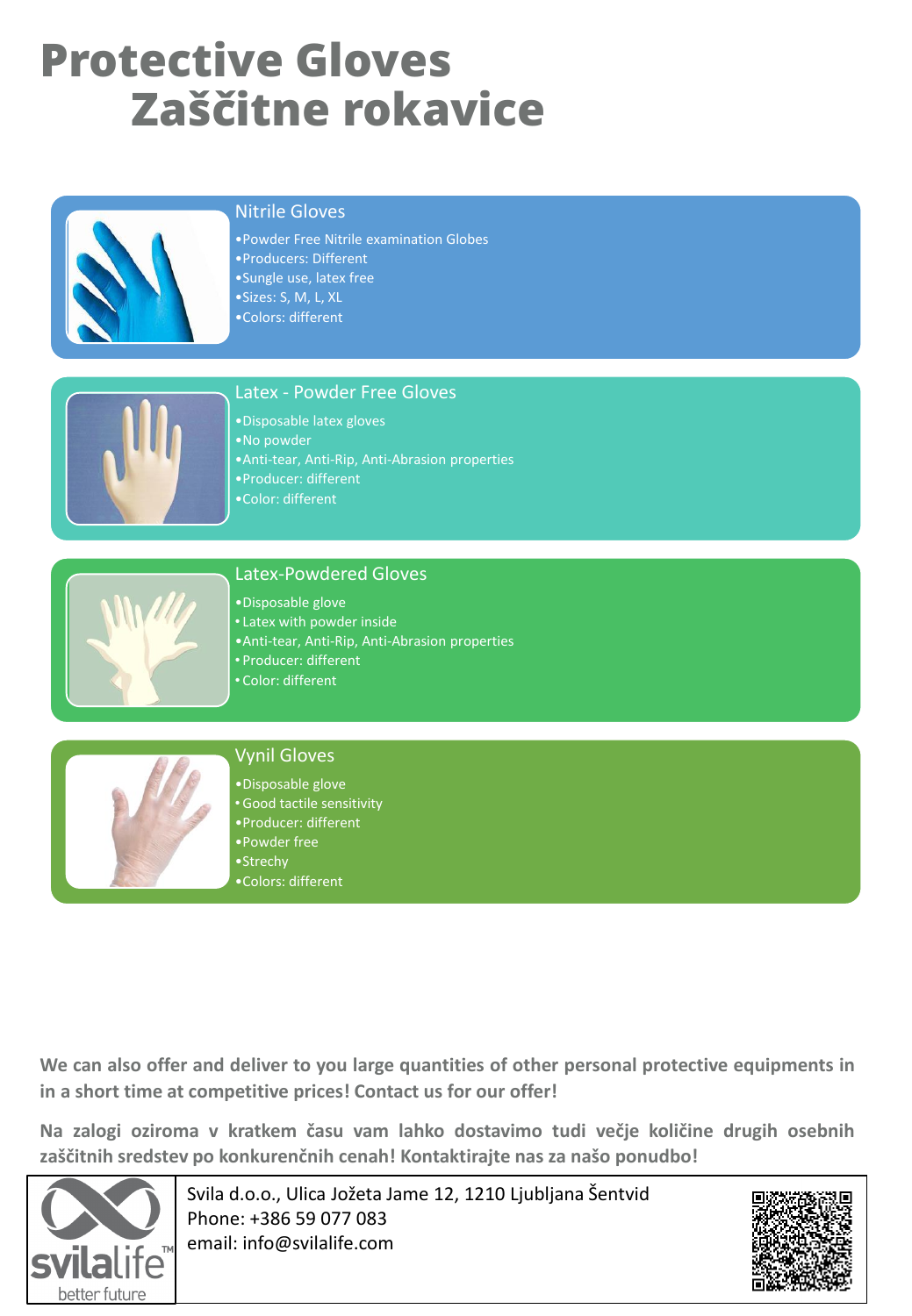## **Face masks / respirators Zaščitne maske / respiratorji**



#### **3M™ Aura™ Particulate Respirator, FFP2, Valved, 9322+**

- Flat fold disposable P2 respirator offering reliable, effective protection against moderate levels of fine dust & mists
- •Cool Flow™ Exhalation Valve
- •Exhalation Valve



#### **3M™ Aura™ Particulate Respirator, FFP3, Valved, 9332+**

- Low breathing resistance filter technology: Gives effective filter performance whilst lowering resistance to breathing, Improved breathing ease and comfortIngenious
- 3-panel design: Fits a wide range of face shapes and sizes, Accommodates greater facial movement during speech so much more comfortable to wear, Easy to store when not in use, Provides comfort and style without compromising performance
- Sculpted nose panel: Curved, low profile design, Conforms well to nose and eye contours, Helps provide a good field of vision, Improves compatibility with eyewear



#### **3M™ Disposable Respirator, FFP1, Valved, C111**

- Protects against dusts and mists found in a wide variety of industrial applications and other work situations requiring FFP1 protection.
- •3M™ C100 Series Disposable Respirators provide effective respiratory protection for use in environments where workers will be exposed to airborne dust particles and non-volatile liquid particles.
- •Exhalation Valve
- •NPVI Mktg

#### Filtering Half Masks, HONEYWELL NORTH SuperOne 3205 FFP2NRD

- •Intuitive mask quick & easy to put on
- •One size fits all faces
- •High performance exhalation valve
- •Self-Adjusting nose piece

**We can also offer and deliver to you large quantities of other personal protective equipments in in a short time at competitive prices! Contact us for our offer!**

**Na zalogi oziroma v kratkem času vam lahko dostavimo tudi večje količine drugih osebnih zaščitnih sredstev po konkurenčnih cenah! Kontaktirajte nas za našo ponudbo!**



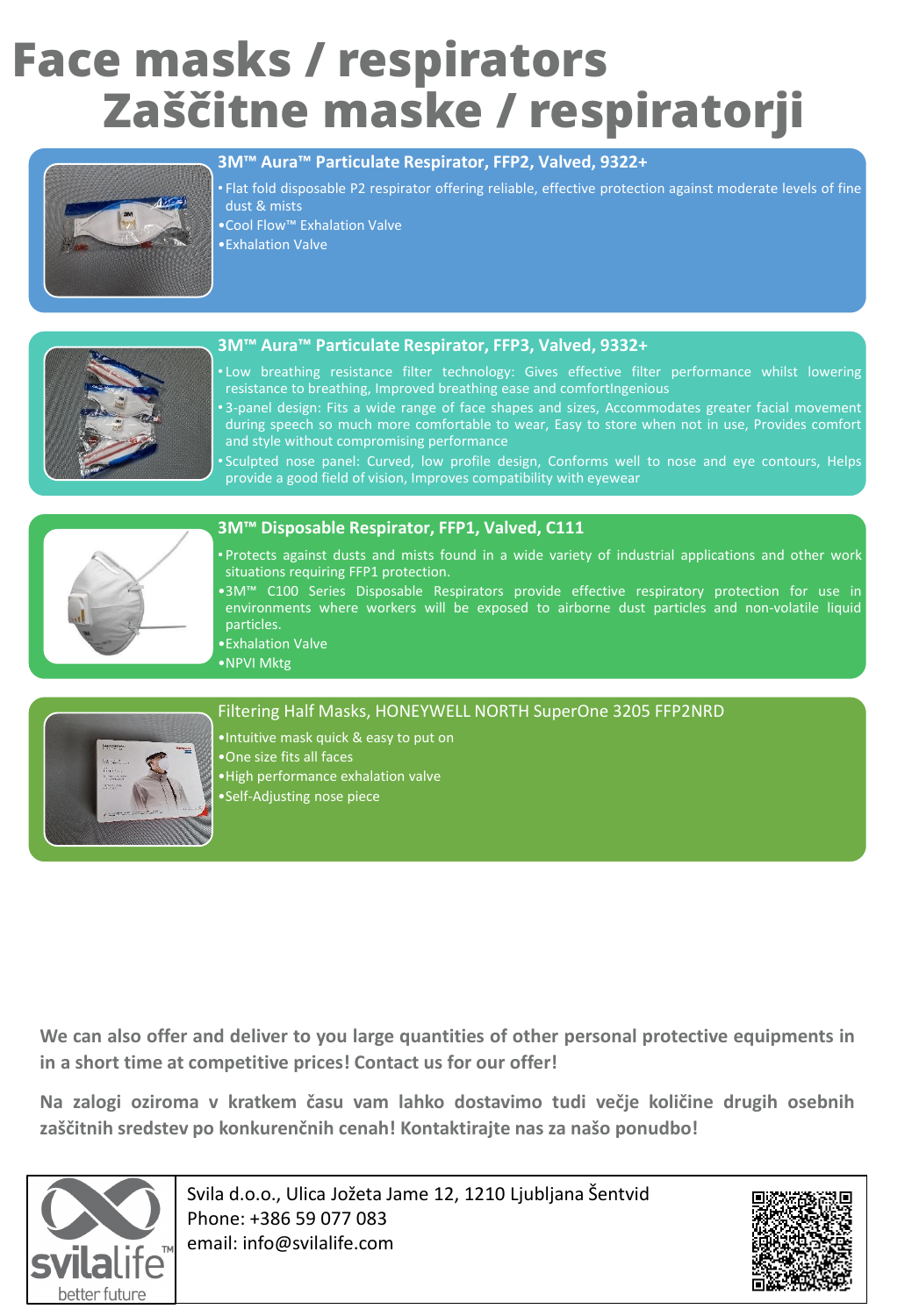# **Protective coveralls Zaščitne obleke**



### Protective Coverall

- Producer: Bilgin's
- 55 gsm Spunbond PE Laminated Breathable
- Color: White



### Banded Protective Coverall

- Producer: Bilgin's
- 55 gsm Spunbond PE Laminated Breathable
- Seams Tape Reinforced
- Color: White



### Protective Coverall

- Producer: RT Cinar
- PE laminated
- Color: White



### Protective Coverall

- Producer: Dupont Tyvek
- 500 Expert
- Model CHF 5
- Color: White

**We can also offer and deliver to you large quantities of other personal protective equipments in in a short time at competitive prices! Contact us for our offer!**

**Na zalogi oziroma v kratkem času vam lahko dostavimo tudi večje količine drugih osebnih zaščitnih sredstev po konkurenčnih cenah! Kontaktirajte nas za našo ponudbo!**



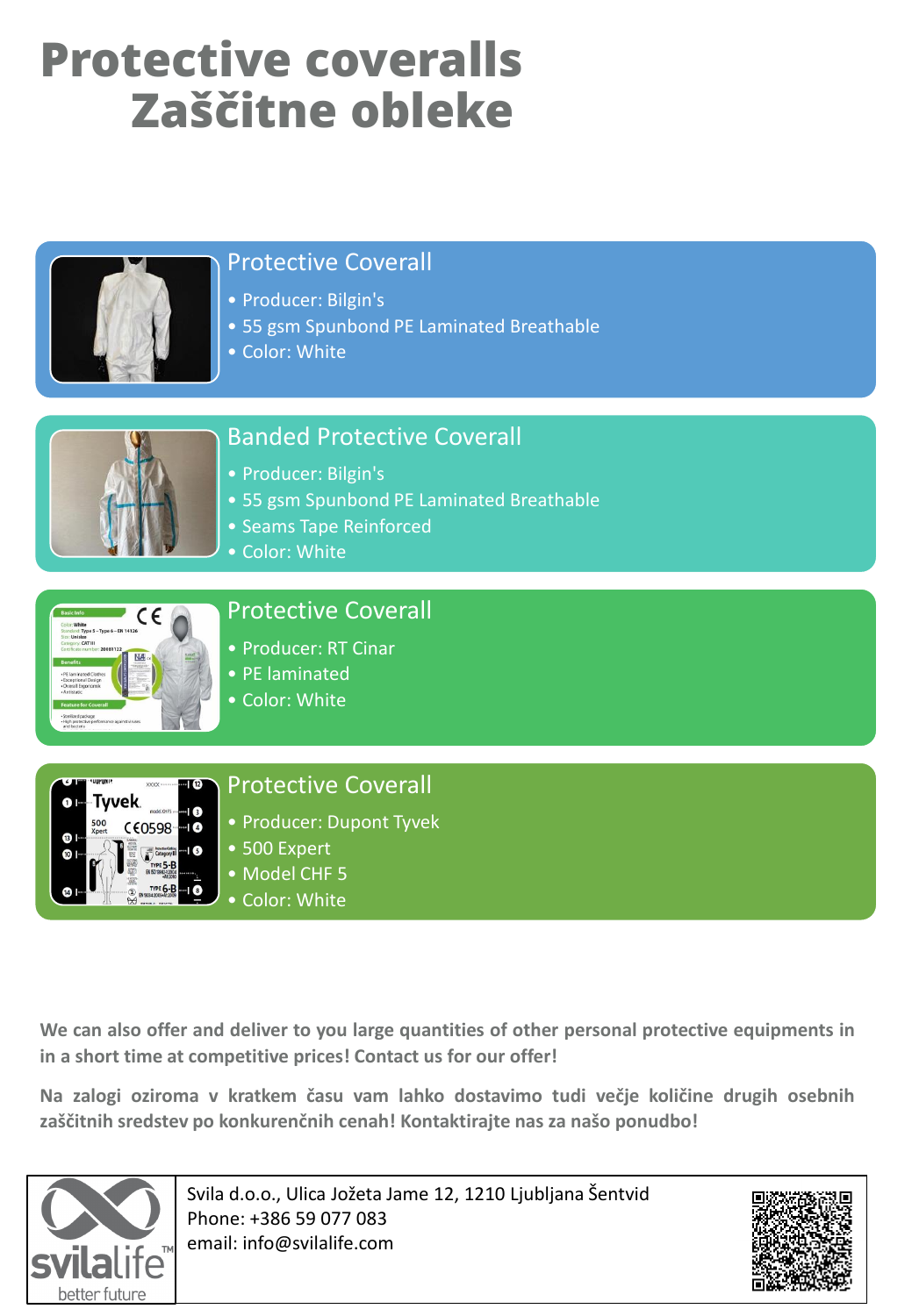## **Gowns Zaščitni plašči**



### Protective GOWN (SS)

- Producer: Dentapharma
- 40 gr/m2 Spunbond (SS)
- Color: Medical Blue

**We can also offer and deliver to you large quantities of other personal protective equipments in in a short time at competitive prices! Contact us for our offer!**

**Na zalogi oziroma v kratkem času vam lahko dostavimo tudi večje količine drugih osebnih zaščitnih sredstev po konkurenčnih cenah! Kontaktirajte nas za našo ponudbo!**